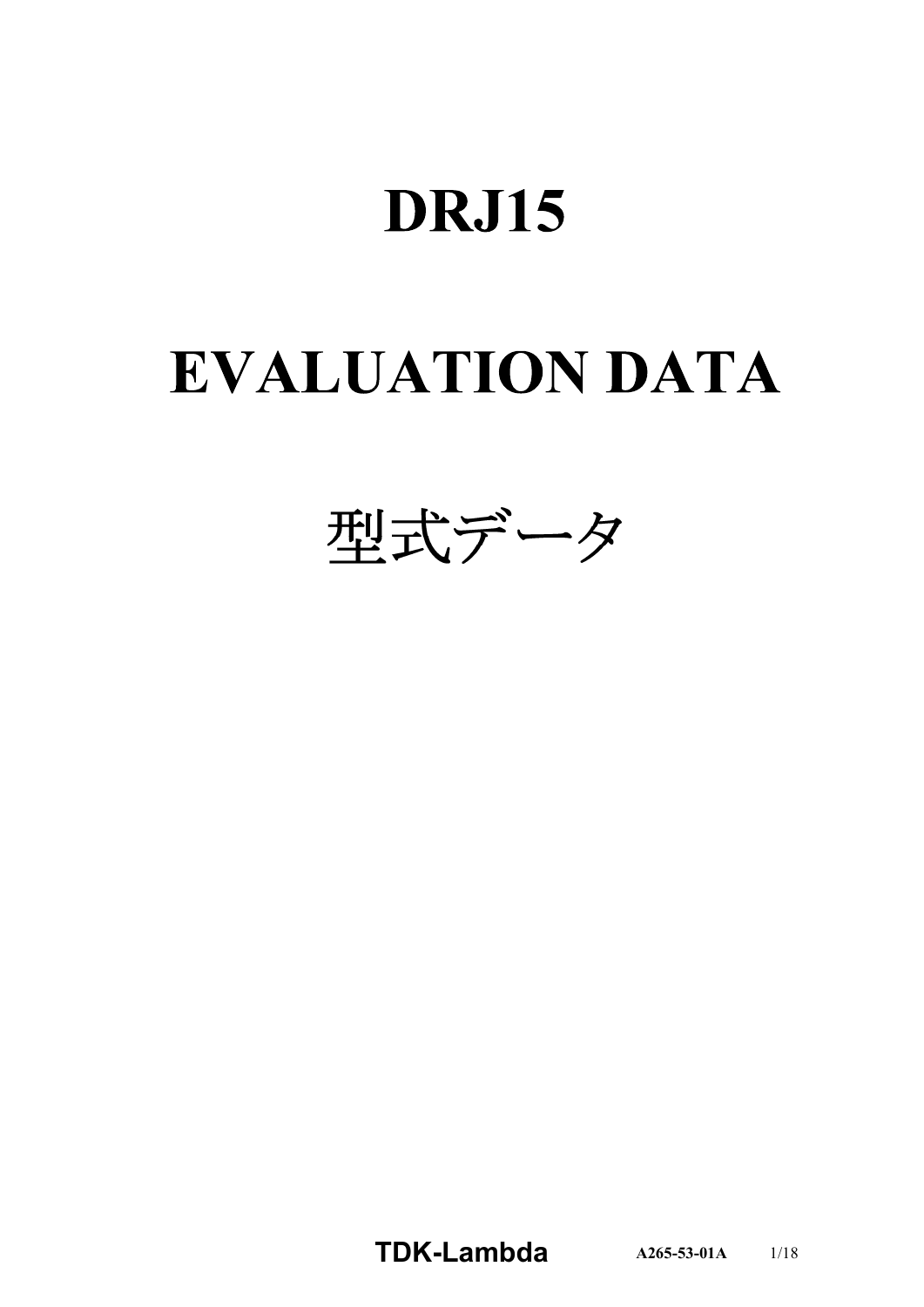## **INDEX**

|     | 1. 測定方法<br><b>Evaluation Method</b>                      | <b>PAGE</b>    |
|-----|----------------------------------------------------------|----------------|
| 1.1 | 測定回路<br>Circuit used for determination                   |                |
|     | 測定回路1                                                    | $\overline{4}$ |
|     | 静特性<br>Steady state data                                 |                |
|     | 通電ドリフト特性<br>Warm up voltage drift characteristics        |                |
|     | 出力保持時間特性<br>Hold up time characteristics                 |                |
|     | 出力立ち上がり特性<br>Output rise characteristics                 |                |
|     | 出力立ち下がり特性<br>Output fall characteristics                 |                |
|     | 過電流保護特性<br>Over current protection (OCP) characteristics |                |
|     | 過電圧保護特性<br>Over voltage protection (OVP) characteristics |                |
|     | 入力電圧瞬停特性<br>Response to brown out characteristics        |                |
|     | 入力電流波形<br>Input current waveform                         |                |
|     | 高調波成分<br>Input current harmonics                         |                |
|     | 測定回路2                                                    | 4              |
|     | 過渡応答(負荷急変)特性<br>Dynamic load response characteristics    |                |
|     | 測定回路3                                                    | 5              |
|     | 入力サージ電流(突入電流)波形 Inrush current waveform                  |                |
|     | 測定回路4                                                    | 5              |
|     | リーク電流特性<br>Leakage current characteristics               |                |
|     | 測定回路5                                                    | 5              |
|     | 出力リップル、ノイズ波形<br>Output ripple and noise waveform         |                |
|     | 測定構成                                                     | 6              |
|     | EMI特性<br>Electro-Magnetic Interference characteristics   |                |
|     | (a) 雑音端子電圧(帰還ノイズ)<br>Conducted Emission                  |                |
|     | (b) 雑音電界強度 (放射ノイズ)<br>Radiated Emission                  |                |

1.3 評価負荷条件 Load conditions .......................................................................................................................................... 7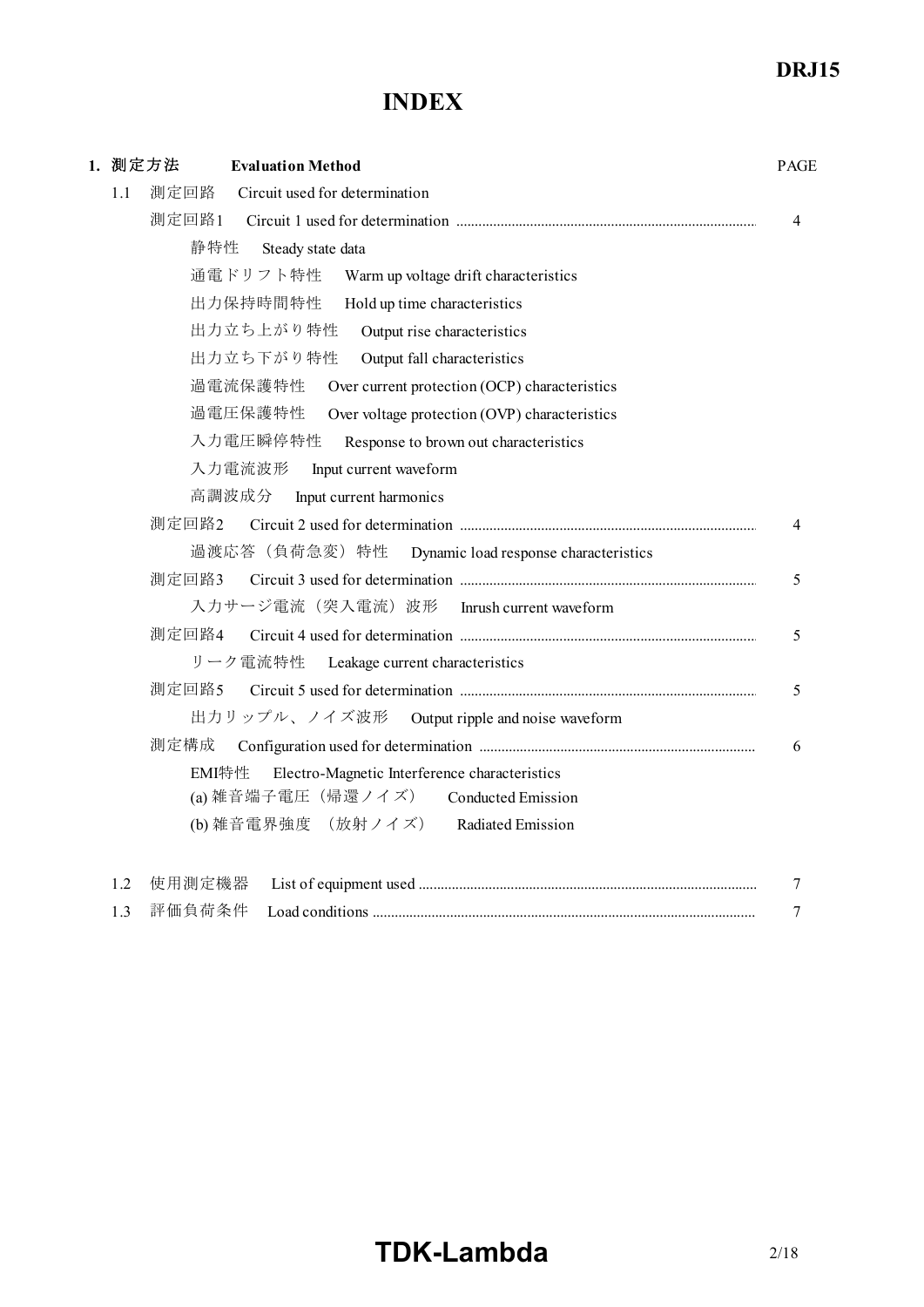#### **2.** 特性データ **Characteristics**

| 2.1  | 静特性<br>Steady state data                                                              |     |
|------|---------------------------------------------------------------------------------------|-----|
|      | (1) 入力・負荷・温度変動/出力起動・遮断電圧                                                              |     |
|      | Regulation - line and load, Temperature drift / Start up voltage and Drop out voltage | 8   |
|      | (2) リップルノイズ電圧対入力電圧                                                                    |     |
|      |                                                                                       | 8   |
|      | (3) 効率 · 力率対出力電流<br>Efficiency and Power factor vs. Output current                    | 9   |
|      | (4) 入力電力対出力電流                                                                         | 9   |
|      | (5) 入力電流対出力電流                                                                         | 10  |
| 2.2  | 通電ドリフト特性                                                                              | 10  |
| 2.3  | 出力保持時間特性                                                                              | 10  |
| 2.4  | 出力立ち上がり特性                                                                             | 11  |
| 2.5  | 出力立ち下がり特性                                                                             | -11 |
| 2.6  | 過電流保護特性                                                                               | 12  |
| 2.7  | 過電圧保護特性                                                                               | 12  |
| 2.8  |                                                                                       | 13  |
| 2.9  | 入力電圧瞬停特性                                                                              | 13  |
| 2.10 | 入力サージ電流(突入電流)波形                                                                       | 14  |
| 2.11 | 高調波成分                                                                                 | 15  |
| 2.12 | 入力電流波形                                                                                | 15  |
| 2.13 | リーク電流特性                                                                               | 16  |
|      |                                                                                       | 16  |
|      | 2.15 EMI特性                                                                            |     |
|      |                                                                                       |     |

使用記号 Terminology used

|      | 定義 | Definition |                          |
|------|----|------------|--------------------------|
| Vin  | .  |            | 入力電圧 Input voltage       |
| Vout | .  |            | 出力電圧 Output voltage      |
| Iin  |    |            | 入力電流 Input current       |
| Iout | .  |            | 出力電流 Output current      |
| Ta   |    |            | 周囲温度 Ambient temperature |
| f    |    | 周波数        | Frequency                |

※ 当社測定条件における結果であり、参考値としてお考え願います。

Test results are reference data based on our measurement condition.

# **TDK-Lambda** 3/18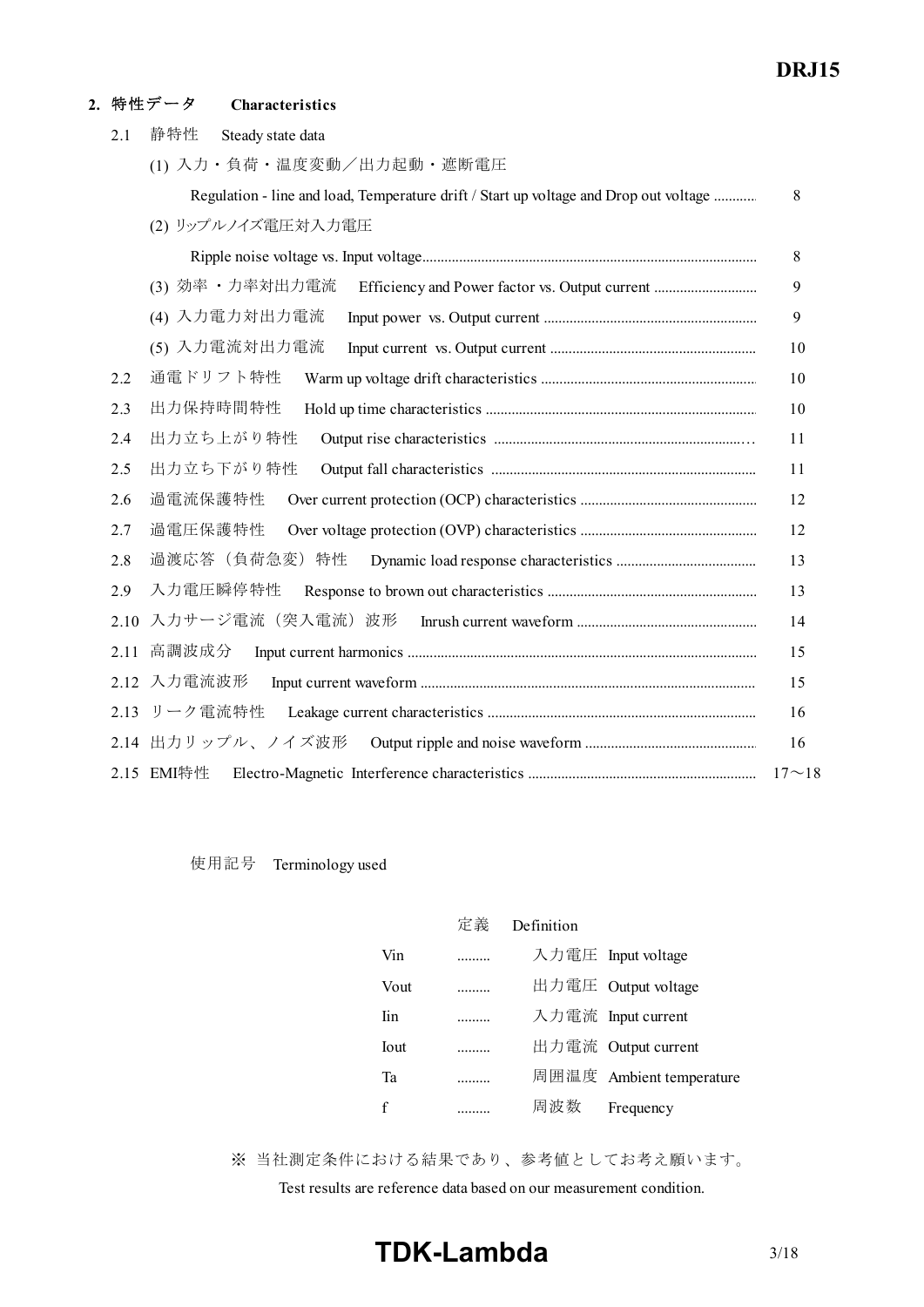#### **1.** 測定方法 **Evaluation Method**

1.1 測定回路 Circuit used for determination

#### 測定回路1 Circuit 1 used for determination









# **TDK-Lambda** 4/18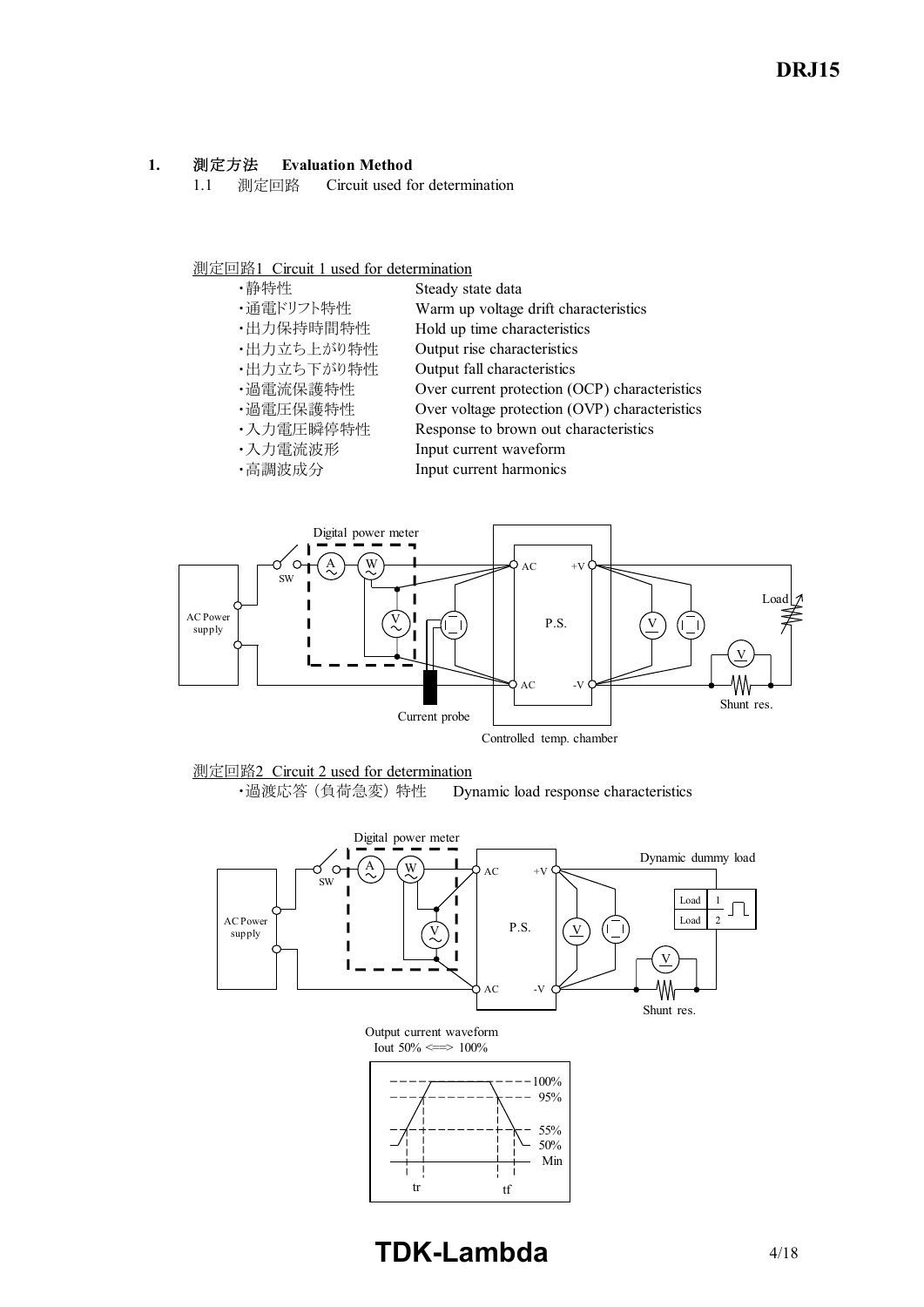





## 測定回路5 Circuit 5 used for determination

・出力リップル、ノイズ波形 Output ripple and noise waveform



# **TDK-Lambda** 5/18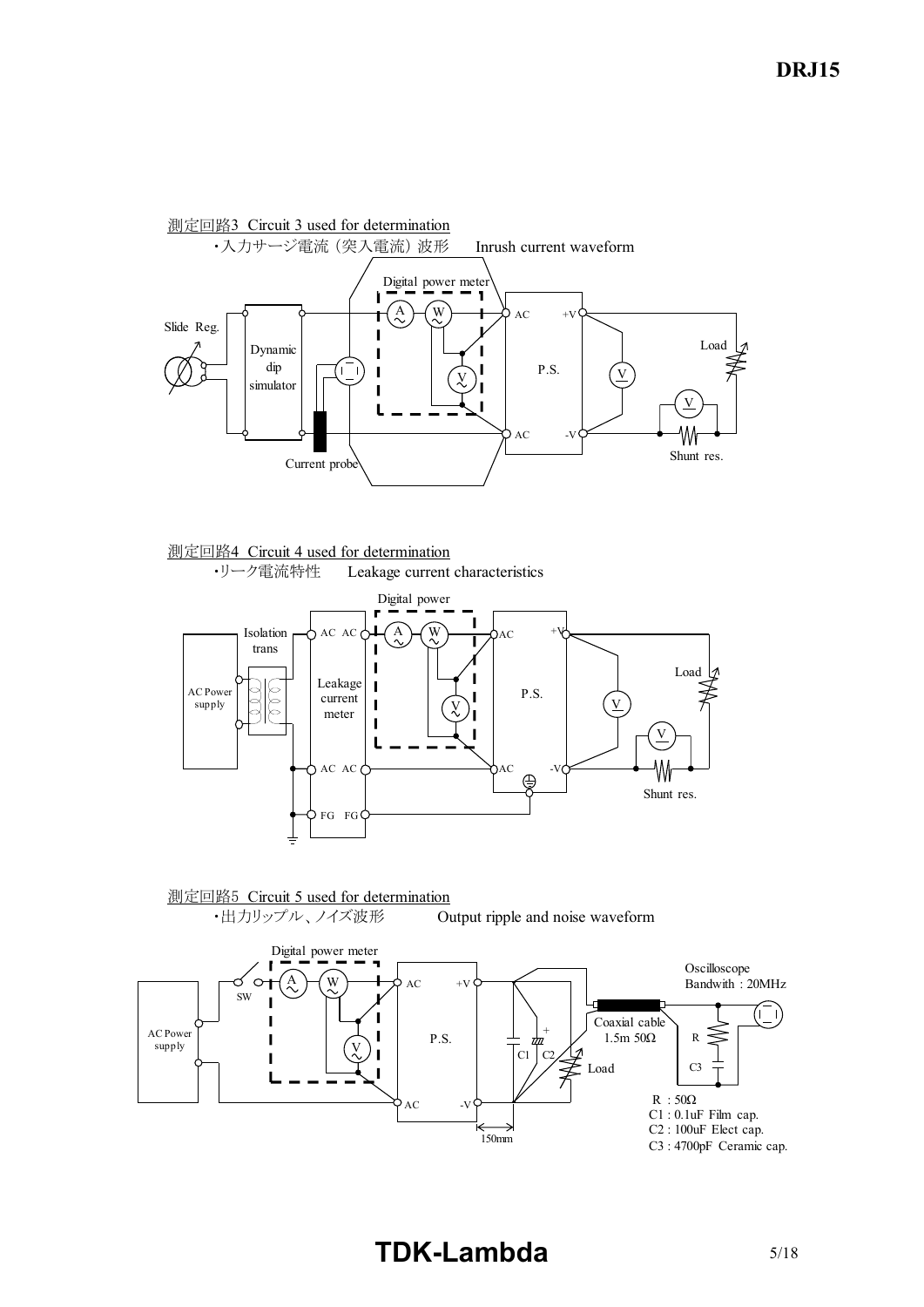#### 測定構成 Configuration used for determination

- ・EMI特性 Electro-Magnetic Interference characteristics
- (a) 雑音端子電圧 (帰還ノイズ)

Conducted Emission





# **TDK-Lambda** 6/18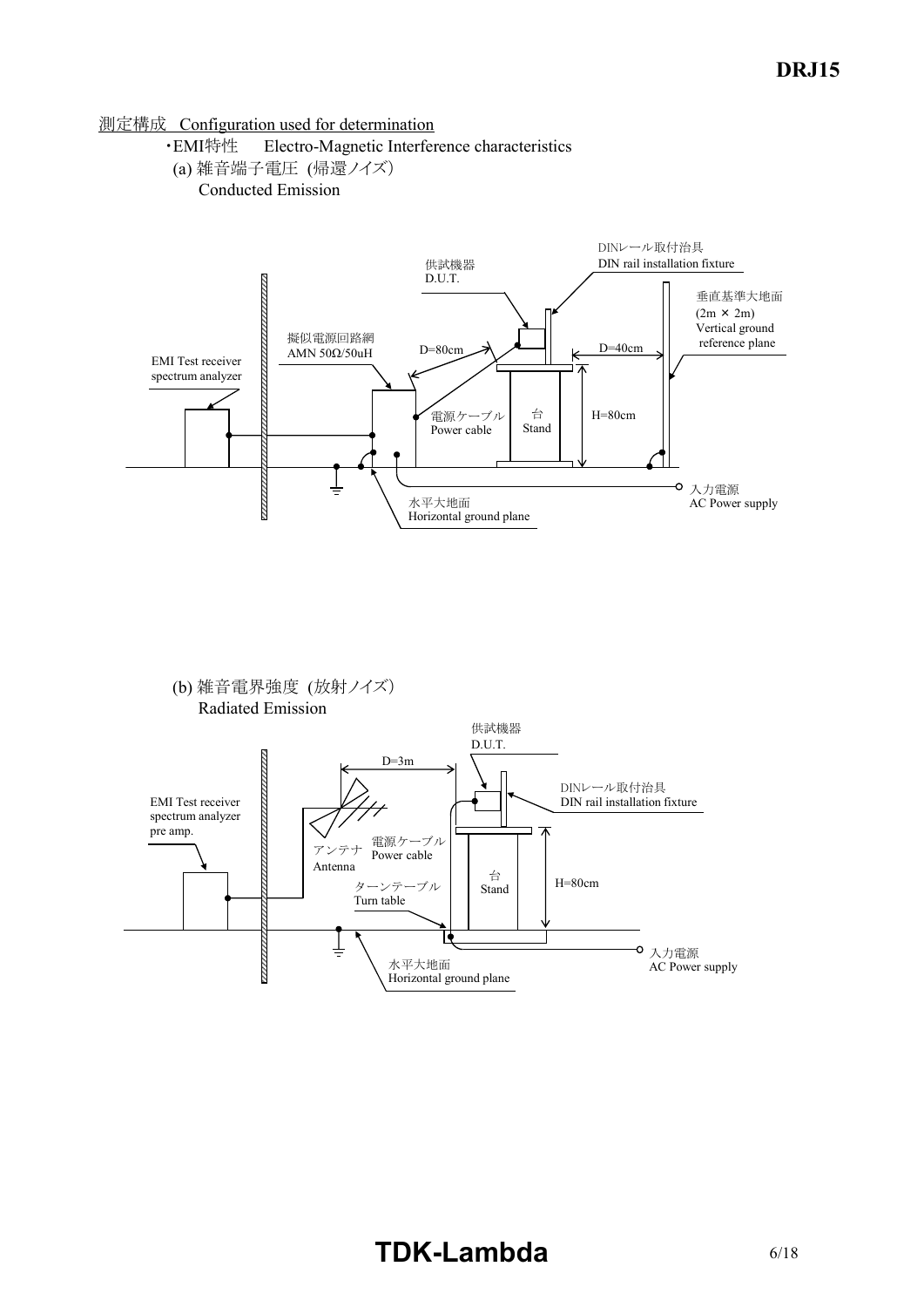#### 1.2 使用測定機器 List of equipment used

|                | <b>EQUIPMENT USED</b>                 | <b>MANUFACTURER</b> | MODEL NO.          |
|----------------|---------------------------------------|---------------------|--------------------|
| 1              | DIGITAL STORAGE OSCILLOSCOPE          | YOKOGAWA ELECT.     | DLM2054 / DL1740EL |
| $\overline{c}$ | DIGITAL MULTIMETER                    | AGILENT             | 34970A             |
| 3              | DIGITAL POWER METER                   | YOKOGAWA ELECT.     | WT210              |
| $\overline{4}$ | <b>CURRENT PROBE</b>                  | YOKOGAWA ELECT.     | 701928 / 701930    |
| 5              | DYNAMIC DUMMY LOAD                    | <b>TAKASAGO</b>     | FK-200L / FK-400L  |
| 6              | DYNAMIC DUMMY LOAD                    | <b>KIKUSUI</b>      | PLZ150U            |
| 7              | DUMMY LOAD                            | <b>PCN</b>          | PHF250 SERIES      |
| 8              | <b>ISOLATION TRANS</b>                | <b>MATSUNAGA</b>    | 3WTC-50K           |
| 9              | <b>CVCF</b>                           | <b>TAKASAGO</b>     | AA2000XG           |
| 10             | <b>CVCF</b>                           | KIKUSUI             | PCR4000L           |
| 11             | <b>CVCF</b>                           | NF                  | ES10000S           |
| 12             | LEAKAGE CURRENT METER                 | <b>HIOKI</b>        | 3156               |
| 13             | DYNAMIC DIP SIMULATOR                 | TAKAMISAWA          | <b>PSA-210</b>     |
| 14             | CONTROLLED TEMP. CHAMBER              | <b>ESPEC</b>        | PL-1KP / SH-240    |
| 15             | EMI TEST RECEIVER / SPECTRUM ANALYZER | ROHDE & SCHWARZ     | <b>ESCI</b>        |
| 16             | PRE AMP.                              | SONOMA              | 310N               |
| 17             | AMN                                   | <b>SCHWARZBECK</b>  | <b>NNLK8121</b>    |
| 18             | <b>ANTENNA</b>                        | <b>SCHWARZBECK</b>  | <b>CBL6111D</b>    |
| 19             | HARMONIC / FLICKER ANALYZER           | <b>KIKUSUI</b>      | <b>KHA1000</b>     |
| $20\,$         | SINGLE-PHASE MASTER                   | NF                  | 4420               |
|                |                                       |                     |                    |
| 21<br>22       | REFERENCE IMPEDANCE NETWORK 20A       | NF                  | 4150               |
|                | MULTI OUTLET UNIT                     | <b>KIKUSUI</b>      | OT01-KHA           |

1.3 評価負荷条件 Load conditions

\*入力電圧が90VAC未満の場合、下記のとおり出力ディレーティングが必要です。 Output derating is needed when input voltage is less than 90VAC.

Output voltage : 24V

| $V_{\text{in}}$ | Iout : Full load | 24V   |  |
|-----------------|------------------|-------|--|
| 90 - 265VAC     | $100\%$          | 0.63A |  |
| 85VAC           | ጸበ%              | 0.50A |  |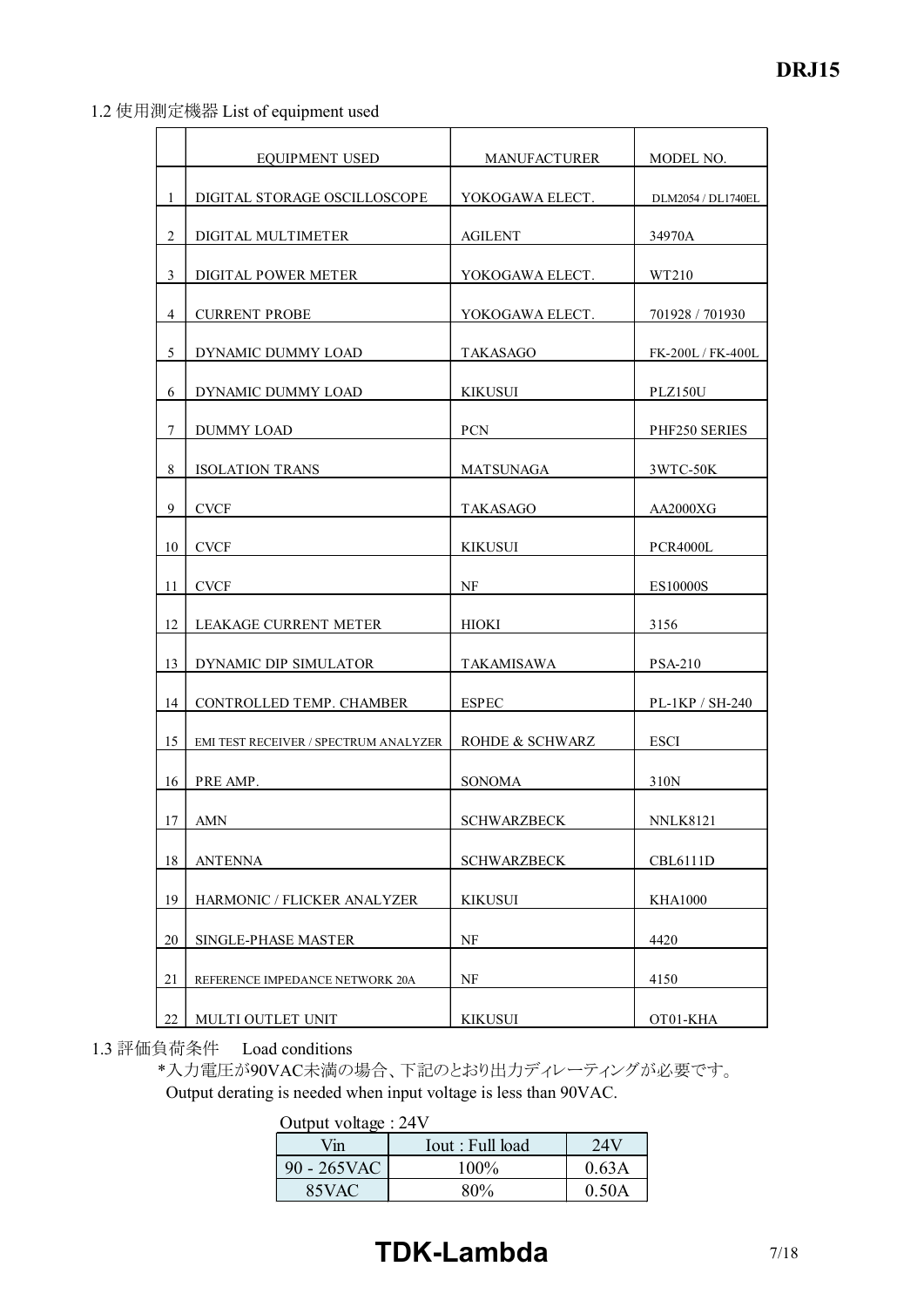- 2. 特性データ **Characteristics** 2.1 静特性 Steady state data
	- (1) 入力・負荷・温度変動/出力起動・遮断電圧 Regulation - line and load, Temperature drift / Start up voltage and Drop out

### 24V

| 1. Regulation - line and load |
|-------------------------------|
|                               |

| 100VAC<br>$230\text{VAC}$<br>$265$ VAC<br>$Iout \setminus Vin$<br>90VAC<br>line regulation |  |
|--------------------------------------------------------------------------------------------|--|
| 0.013%<br>$0\%$<br>3mV<br>24.009V<br>24.012V<br>24.010V<br>24.011V                         |  |
| 0.004%<br>50%<br>1mV<br>24.018V<br>24.017V<br>24.017V<br>24.017V                           |  |
| 0.004%<br>100%<br>1mV<br>24.015V<br>24.015V<br>24.014V<br>24.014V                          |  |
| load<br>8mV<br>6mV<br>7mV<br>6mV                                                           |  |
| regulation<br>0.025%<br>0.029%<br>$0.033\%$<br>0.025%                                      |  |

2. Temperature drift Conditions Vin : 100 VAC

Iout : 100 %

Iout : 100 %

| ı a  | $-10^{\circ}$ | ب ک  | 5500       |       | stability<br>$ \sim$ |
|------|---------------|------|------------|-------|----------------------|
| Vout |               | 74 ' | $\Delta V$ | 29m V | 10 <sub>o</sub>      |

3. Start up voltage and Drop out voltage Conditions Ta : 25 °C

| Start up voltage (Vin) | 41 VAC |
|------------------------|--------|
| Drop out voltage (Vin) | 36VAC  |

(2) リップルノイズ電圧対入力電圧

24V

Ripple noise voltage vs. Input voltage

Conditions Ta:  $-10$  °C  $-- 25 °C$  ----55 ℃ —



**TDK-Lambda** 8/18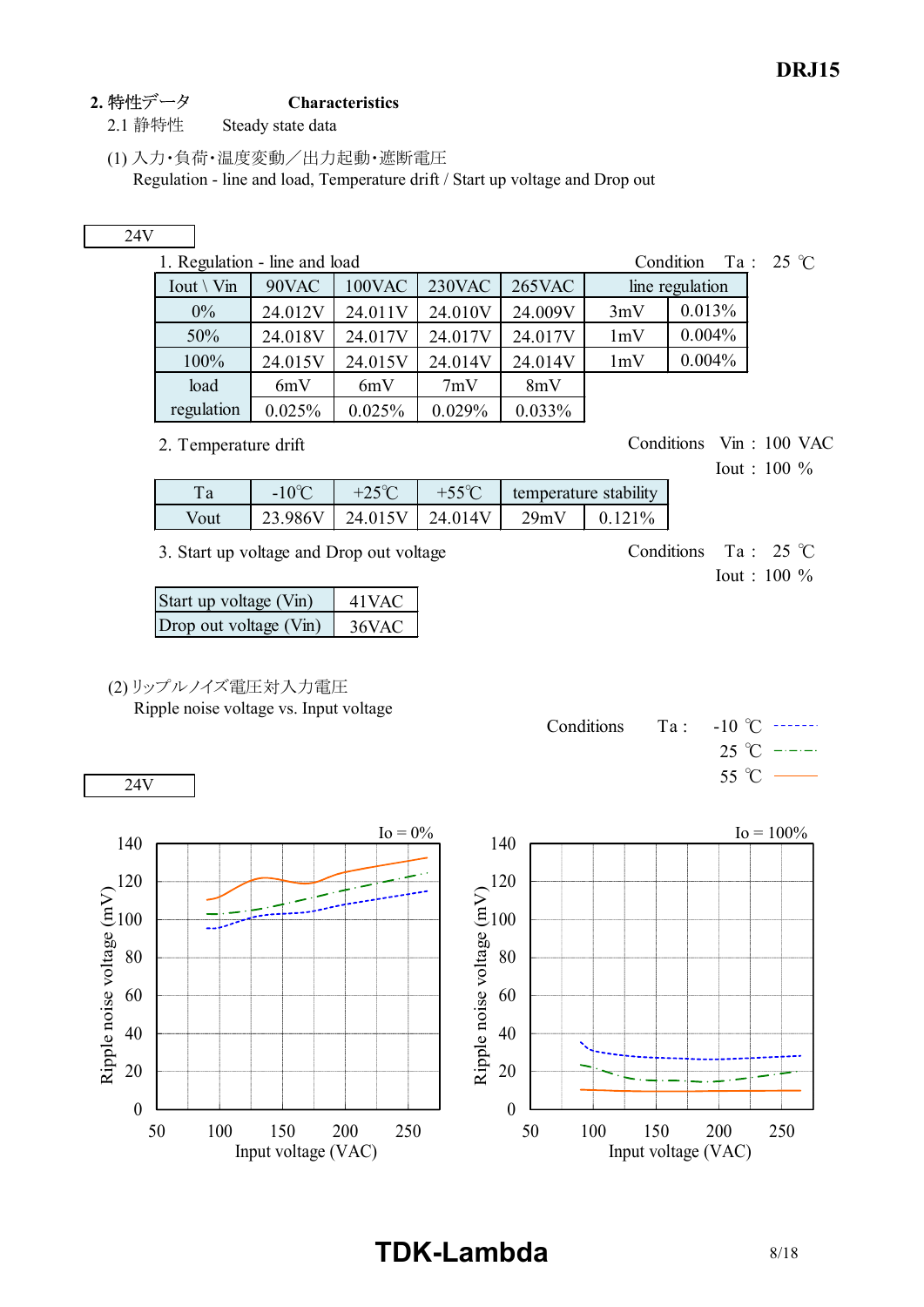(3) 効率・力率対出力電流

Efficiency and Power factor vs. Output current







(4) 入力電力対出力電流 Input power vs. Output current

| Conditions $V\text{in}: 85 \text{ VAC}$ ------- |
|-------------------------------------------------|
| $100 \text{ VAC}$ - - -                         |
| $230$ VAC $\longrightarrow$                     |
| $265 \text{ VAC}$ ----                          |
| $Ta: 25\textdegree C$                           |
|                                                 |



| Vin    | Input power |                              |
|--------|-------------|------------------------------|
|        | Iout: $0\%$ |                              |
| 85VAC  | 0.33W       |                              |
| 100VAC | 0.33W       | $\widehat{\bm{\mathcal{E}}}$ |
| 230VAC | 0.42W       | nput power                   |
| 265VAC | 0.41W       |                              |
|        |             |                              |
|        |             |                              |



**TDK-Lambda** 9/18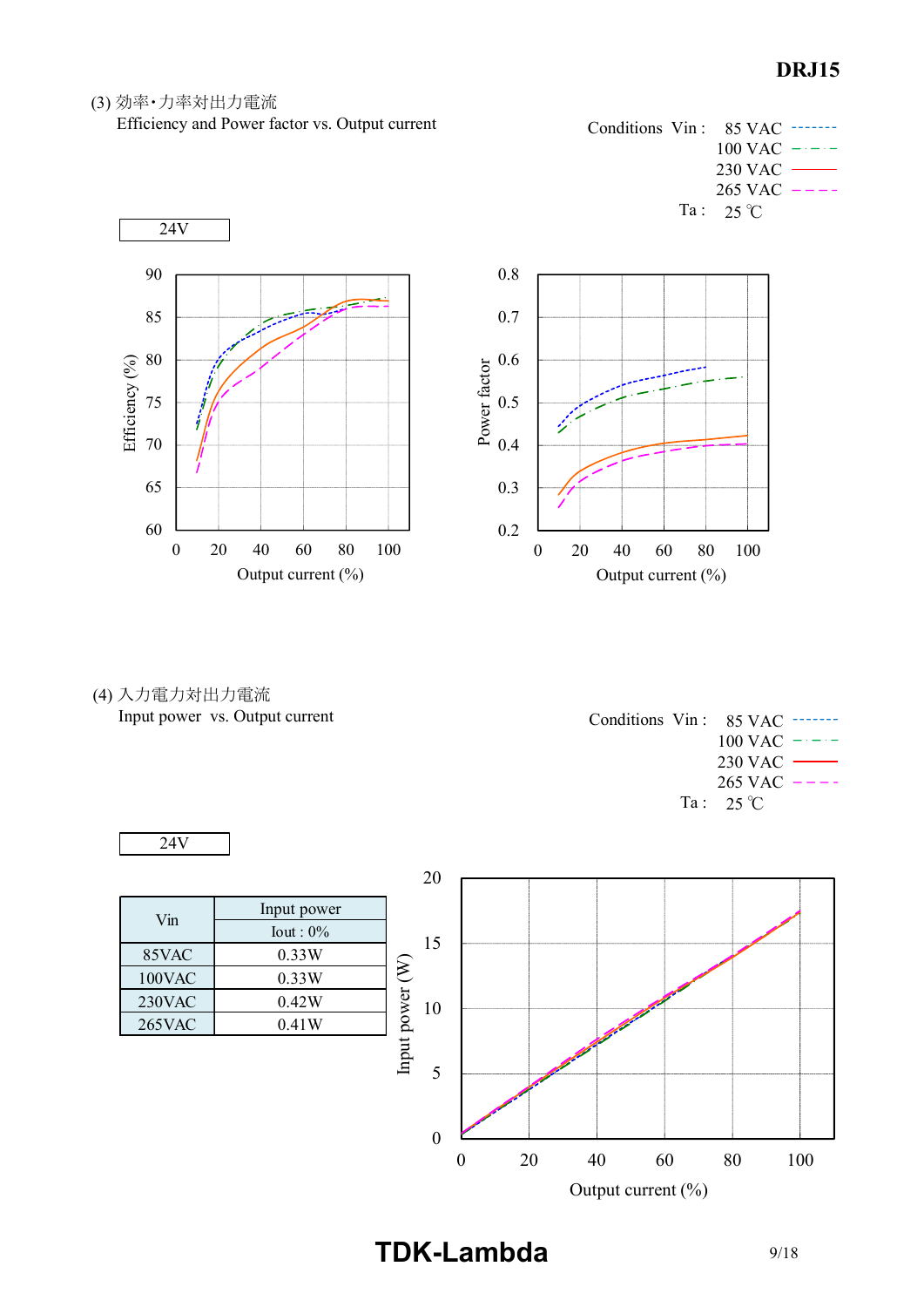(5) 入力電流対出力電流



**TDK-Lambda** 10/18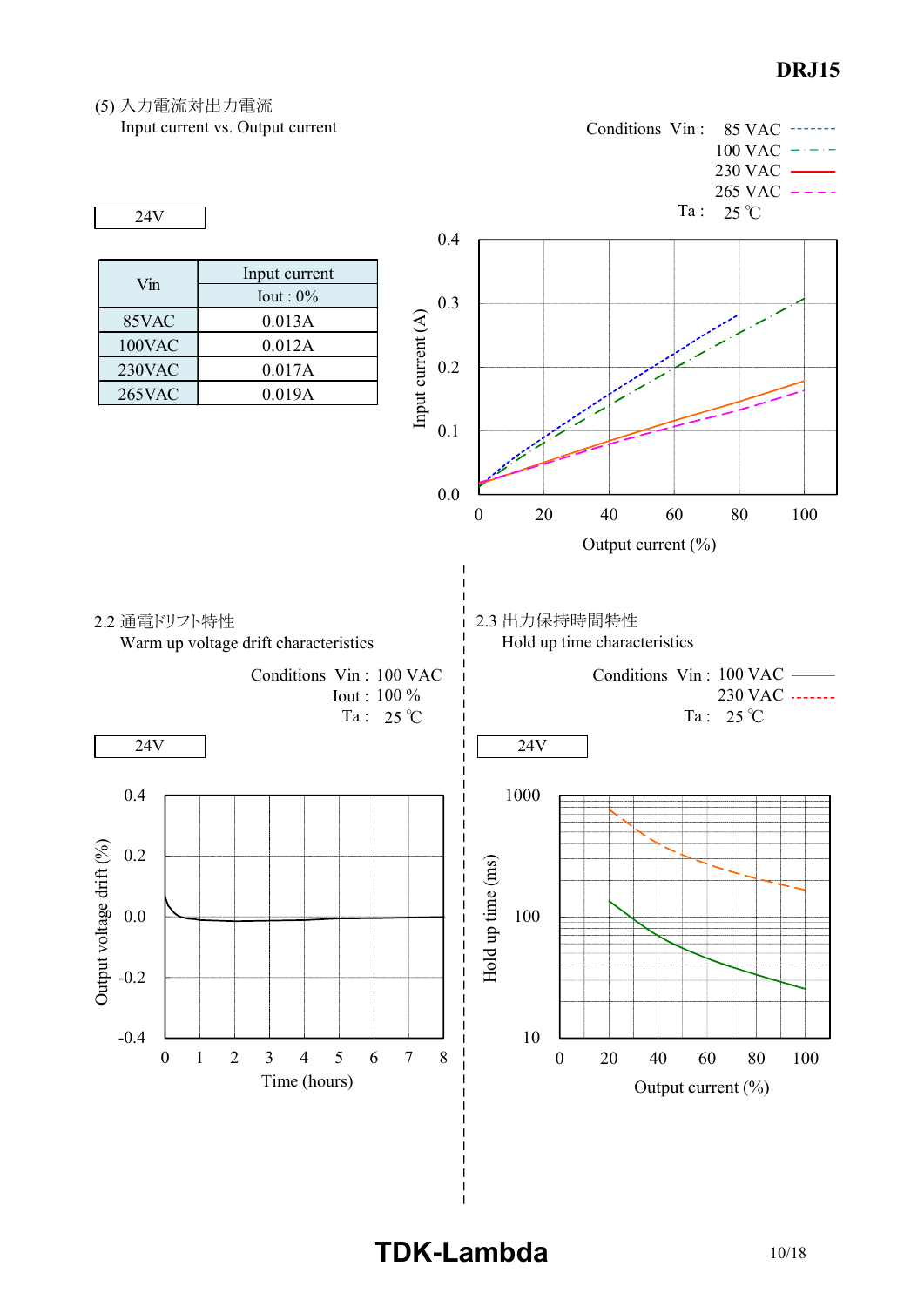### 2.4 出力立ち上がり特性

Output rise characteristics

Conditions Vin : 90 VAC (A) 100 VAC (B) 230 VAC (C) 265 VAC (D) Ta:  $25^{\circ}$ C



2.5 出力立ち下がり特性 Output fall characteristics

Conditions Vin : 90 VAC (A) 100 VAC (B) 230 VAC (C) 265 VAC (D) Ta:  $25^{\circ}$ C



# **TDK-Lambda** 11/18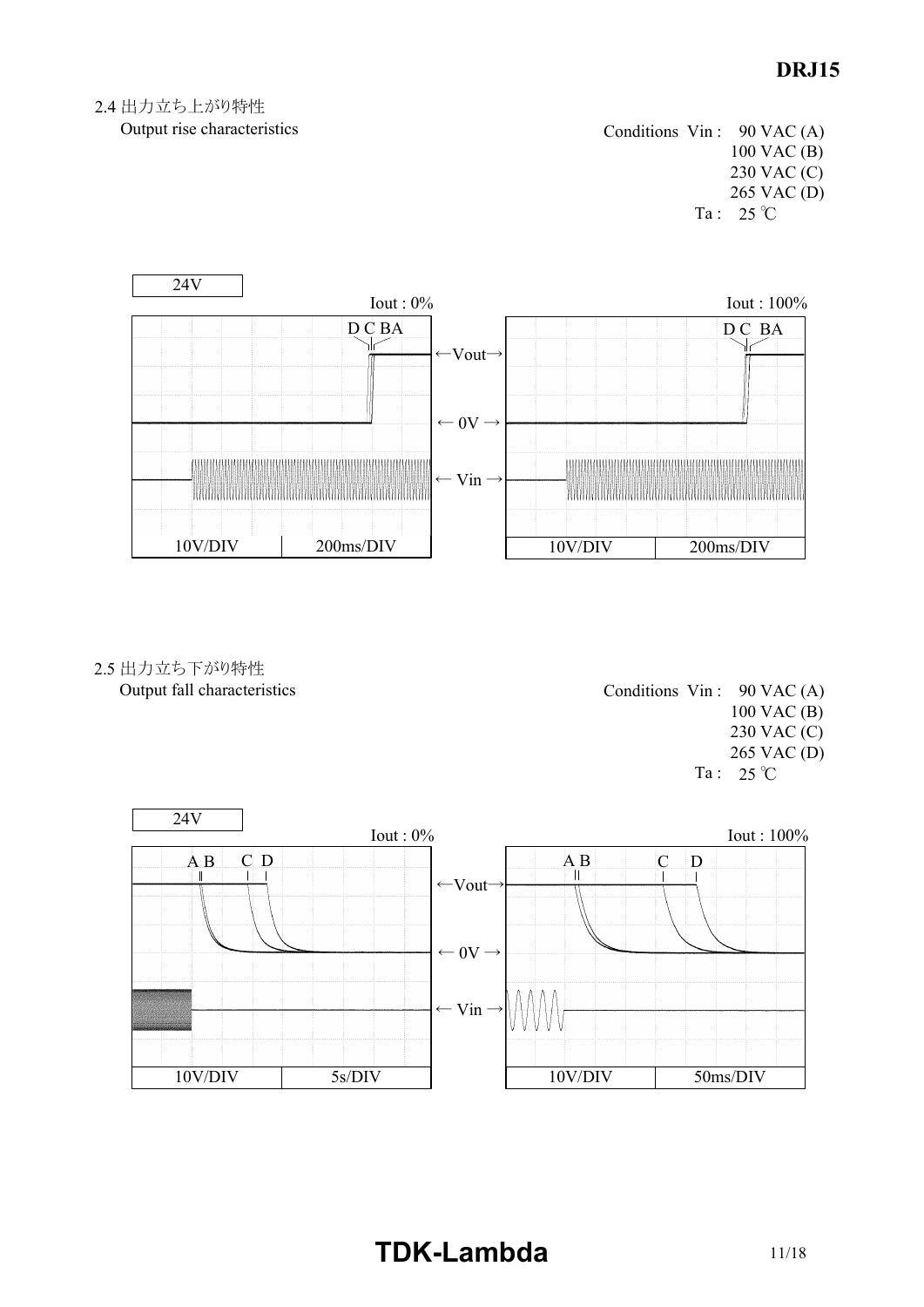#### 2.6 過電流保護特性





#### 2.7 過電圧保護特性 Over voltage protection (OVP) characteristics

Conditions Vin: 100 VAC  $I$ out :  $0\%$ Ta:  $25^{\circ}$ C



**TDK-Lambda** 12/18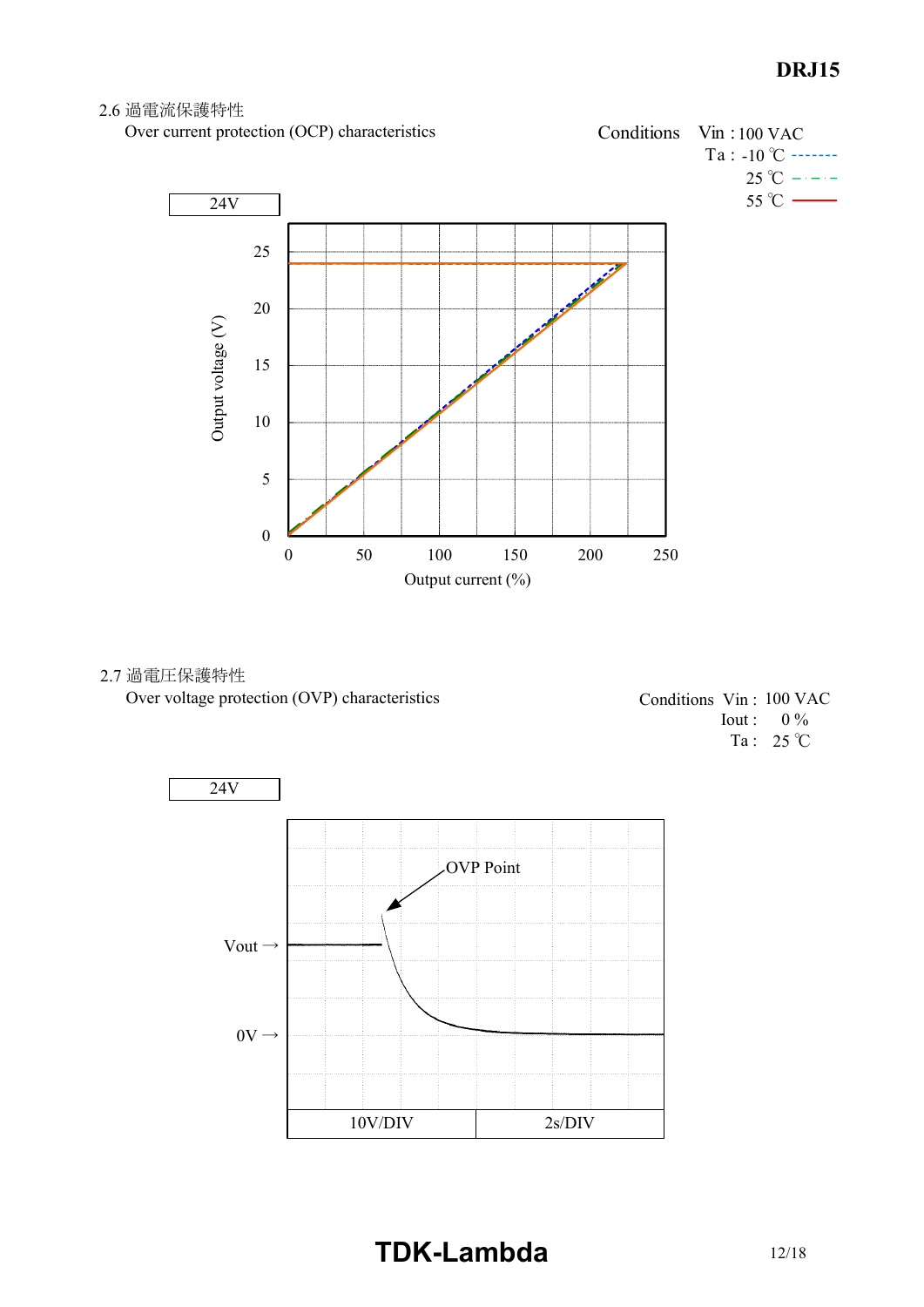

#### 2.8 過渡応答 (負荷急変) 特性 Dynamic load response characteristics

#### 2.9 入力電圧瞬停特性 Response to brown out characteristics

Conditions Vin: 100 VAC Ta:  $25^{\circ}$ C

瞬停時間 Interruption time A: 出力電圧が低下なし Output voltage does not drop. C : 出力電圧が0Vまで低下 Output voltage drops until 0V.

B : 出力電圧が0Vまで低下しない Output voltage drops down not reaching 0V.



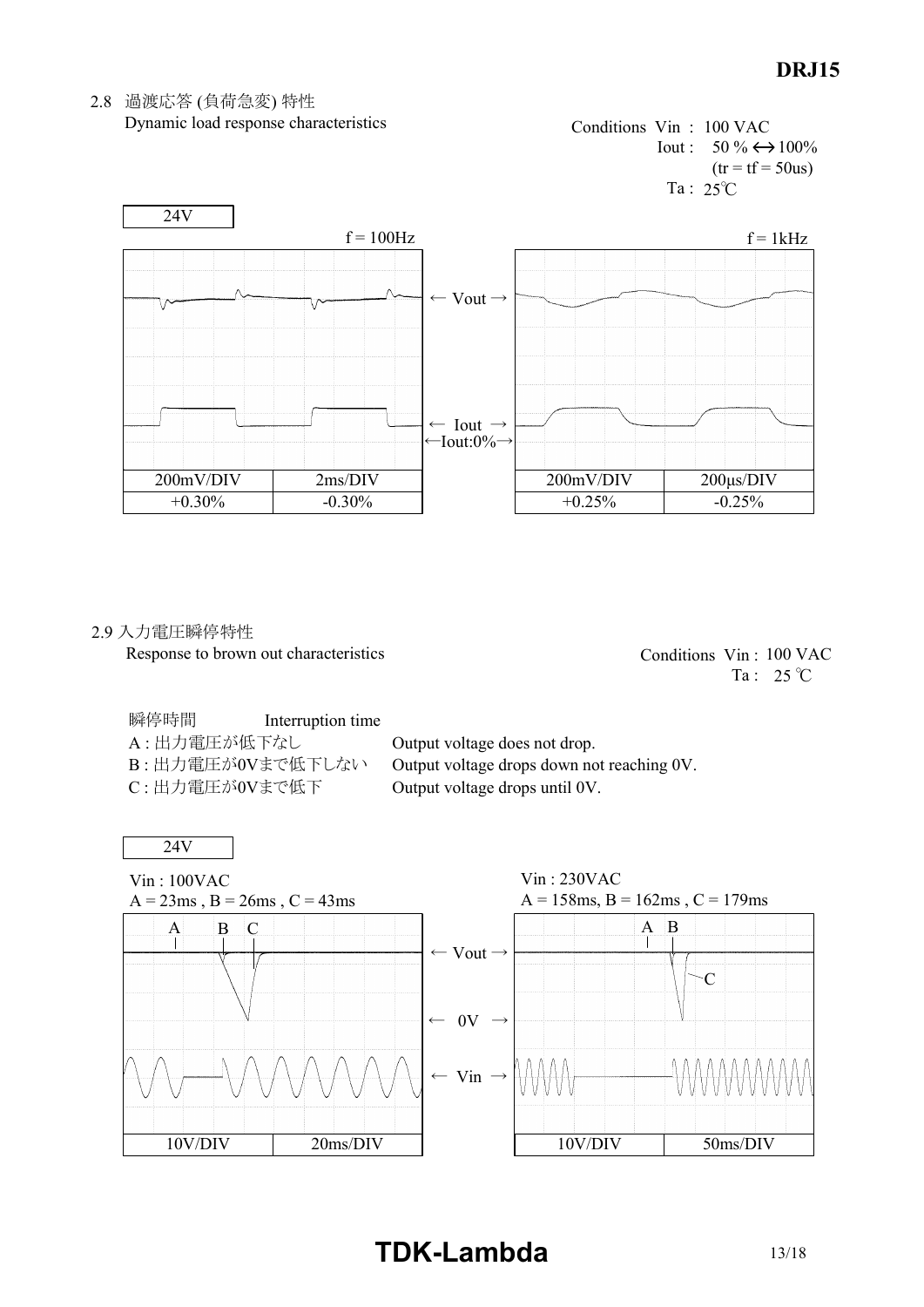2.10 入力サージ電流(突入電流)波形

Inrush current waveform



Conditions Vin: 230 VAC Iout: 100 % Ta:  $25^{\circ}$ C



# **TDKLambda** 14/18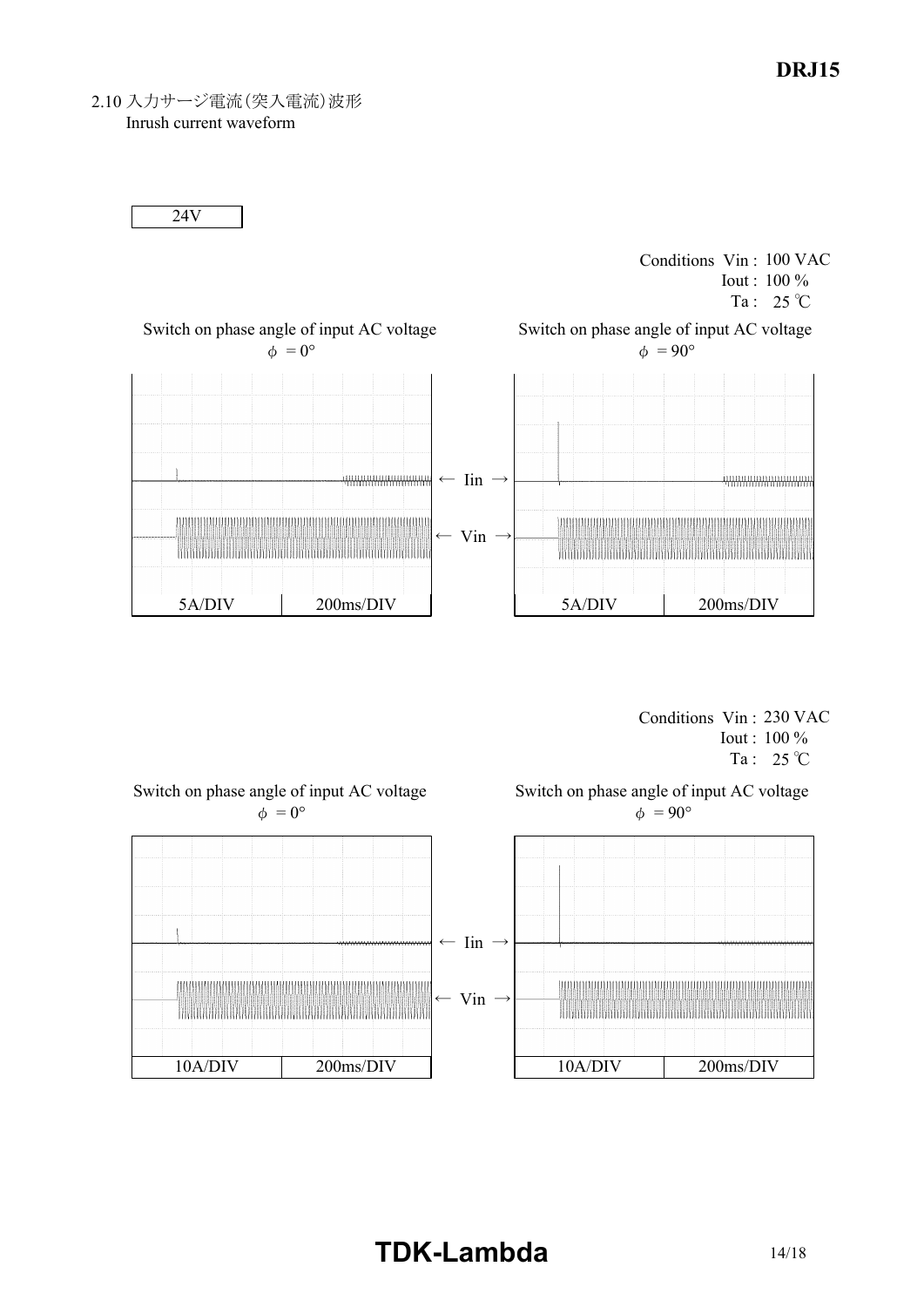

Input current harmonics

24V

Harmonic current (A)







1 3 5 7 9 11 13 15 17 19 21 23 25 27 29 31 33 35 37 39

Harmonic order

Input current waveform

0.001

0.010

0.100

Harmonic current (A)

Conditions Iout : 100 % Ta : 25 ℃

**TDK-Lambda** 15/18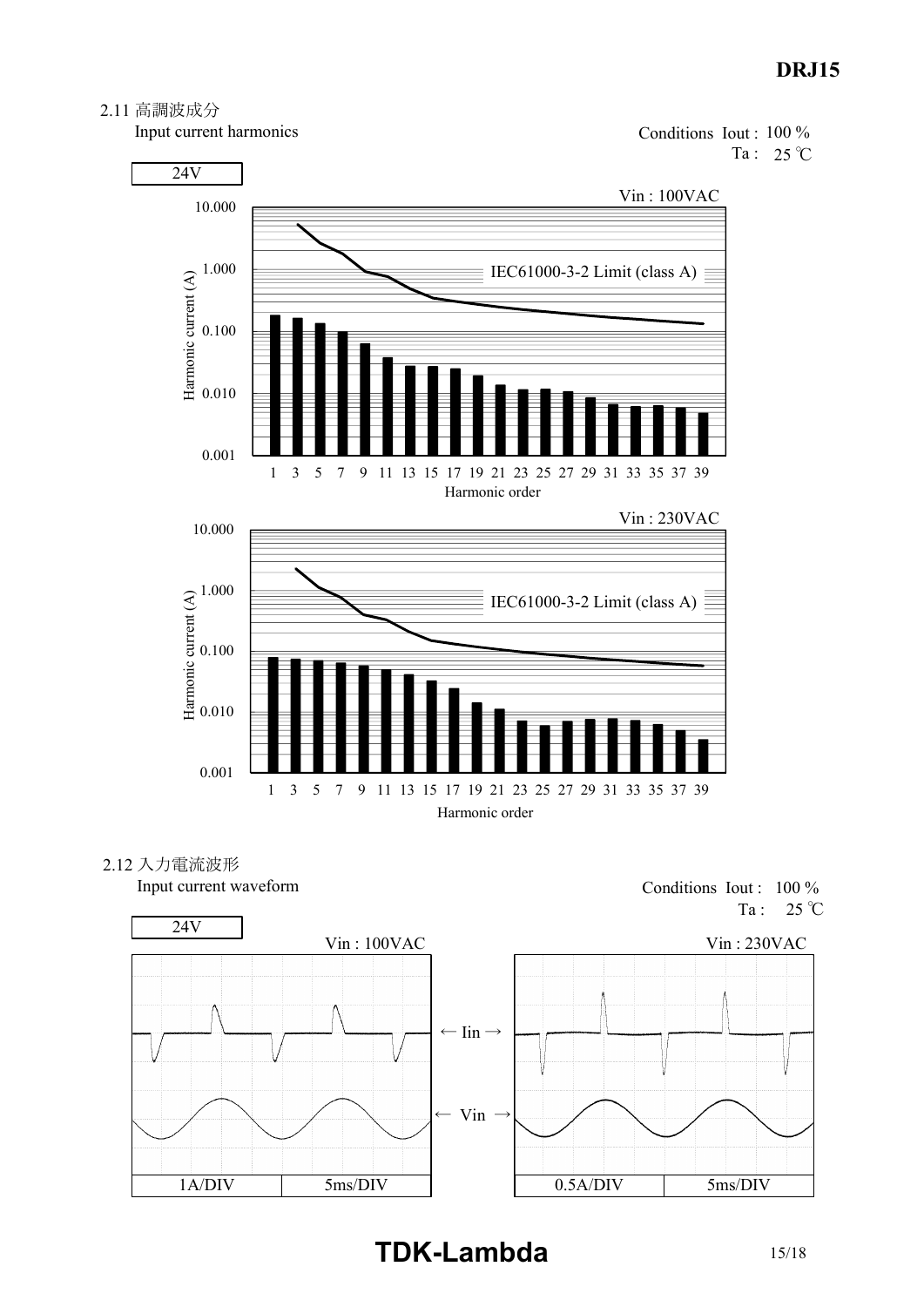#### 2.13 リーク電流特性

Leakage current characteristics

 $0\%$  – 100% -------Ta:  $25^{\circ}$ C Equipment used : 3156(HIOKI) Conditions Iout :









# **TDKLambda** 16/18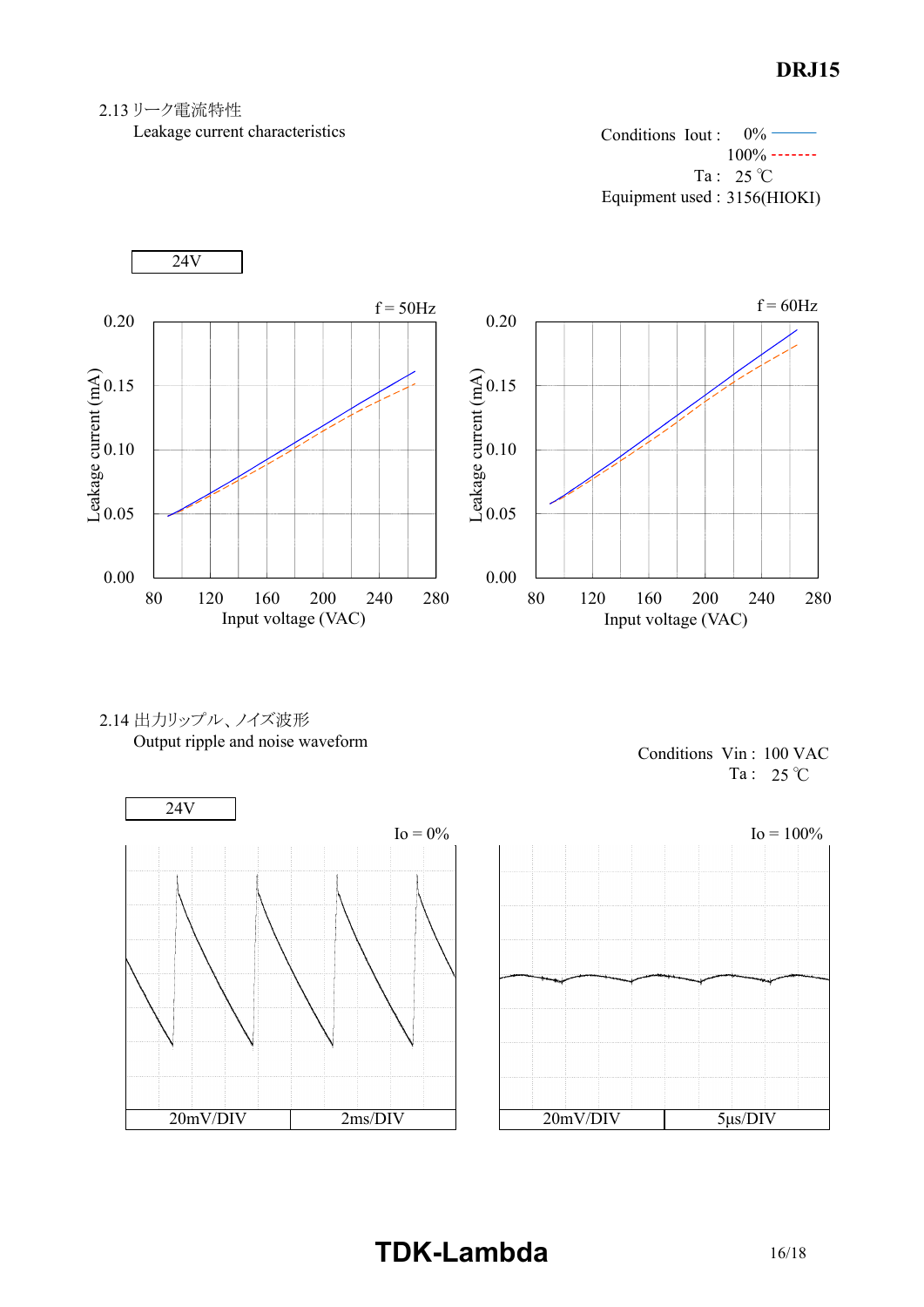#### 2.15 EMI特性

Electro-Magnetic Interference characteristics

Conditions Vin: 230 VAC Iout: 100 % Ta:  $25^{\circ}$ C

雑音端子電圧 Conducted Emission

$$
24V
$$

|              | Point A<br>(199kHz) |                 |  |
|--------------|---------------------|-----------------|--|
| Ref.<br>Data | Limit<br>(dB)       | Measure<br>(dB) |  |
| <b>OP</b>    | 63.6                | 54.5            |  |
| AV           | 53.6                | 34.8            |  |

|              | Point B<br>(11MHz) |                 |
|--------------|--------------------|-----------------|
| Ref.<br>Data | Limit<br>(dB)      | Measure<br>(dB) |
| <b>OP</b>    | 60.0               | 42.8            |
| AV           | 50.0               | 29.3            |



|              | Point C<br>(196kHz) |                 |                          |  |  |  |  |  |  |  |  |
|--------------|---------------------|-----------------|--------------------------|--|--|--|--|--|--|--|--|
| Ref.<br>Data | Limit<br>(dB)       | Measure<br>(dB) |                          |  |  |  |  |  |  |  |  |
| <b>OP</b>    | 63.7                | 54.8            | $\overline{\phantom{a}}$ |  |  |  |  |  |  |  |  |
| AV           | 53.7                | 35.1            |                          |  |  |  |  |  |  |  |  |

Point D (12MHz)

34.3

AV

50.0

60.0

Limit  $(dB)$ 

QP

Ref. Data  $\begin{bmatrix} \text{dB}(\mu \text{ V}) \\ 90 \end{bmatrix}$ 

70 80

C

| <b>Neasure</b><br>(dB) |       | 60                   |  |      |  |      |  |           |  |      |  |       |            |       |                                 |  |
|------------------------|-------|----------------------|--|------|--|------|--|-----------|--|------|--|-------|------------|-------|---------------------------------|--|
| 54.8                   | Level | $50\,$               |  |      |  |      |  |           |  |      |  |       |            |       |                                 |  |
| 35.1                   |       | 40<br>$30\,$         |  |      |  |      |  |           |  |      |  |       | <b>TOP</b> |       | <b>VCCI Class B</b><br>AV Limit |  |
|                        |       |                      |  |      |  |      |  |           |  |      |  |       |            |       |                                 |  |
| D<br>Hz)               |       | $20\,$<br>10         |  |      |  |      |  |           |  |      |  |       |            |       |                                 |  |
| Measure<br>(dB)        |       | $\mathbf{0}$<br>0.15 |  | 0.50 |  | 1.00 |  |           |  | 5.00 |  | 10.00 |            | 30.00 |                                 |  |
| 45.2                   |       |                      |  |      |  |      |  | Frequency |  |      |  |       |            | [MHz] |                                 |  |
| 242                    |       |                      |  |      |  |      |  |           |  |      |  |       |            |       |                                 |  |

EN55011-B,EN55032-B,FCC-Bの限界値はVCCI classB の限界値と同じ Limit of EN55011-B,EN55032-B,FCC-B are same as its VCCI class B.

# **TDK-Lambda**

 $QP$  Limit

VCCI Class B

 $\mathbf{r}$ 

Phase : L

D